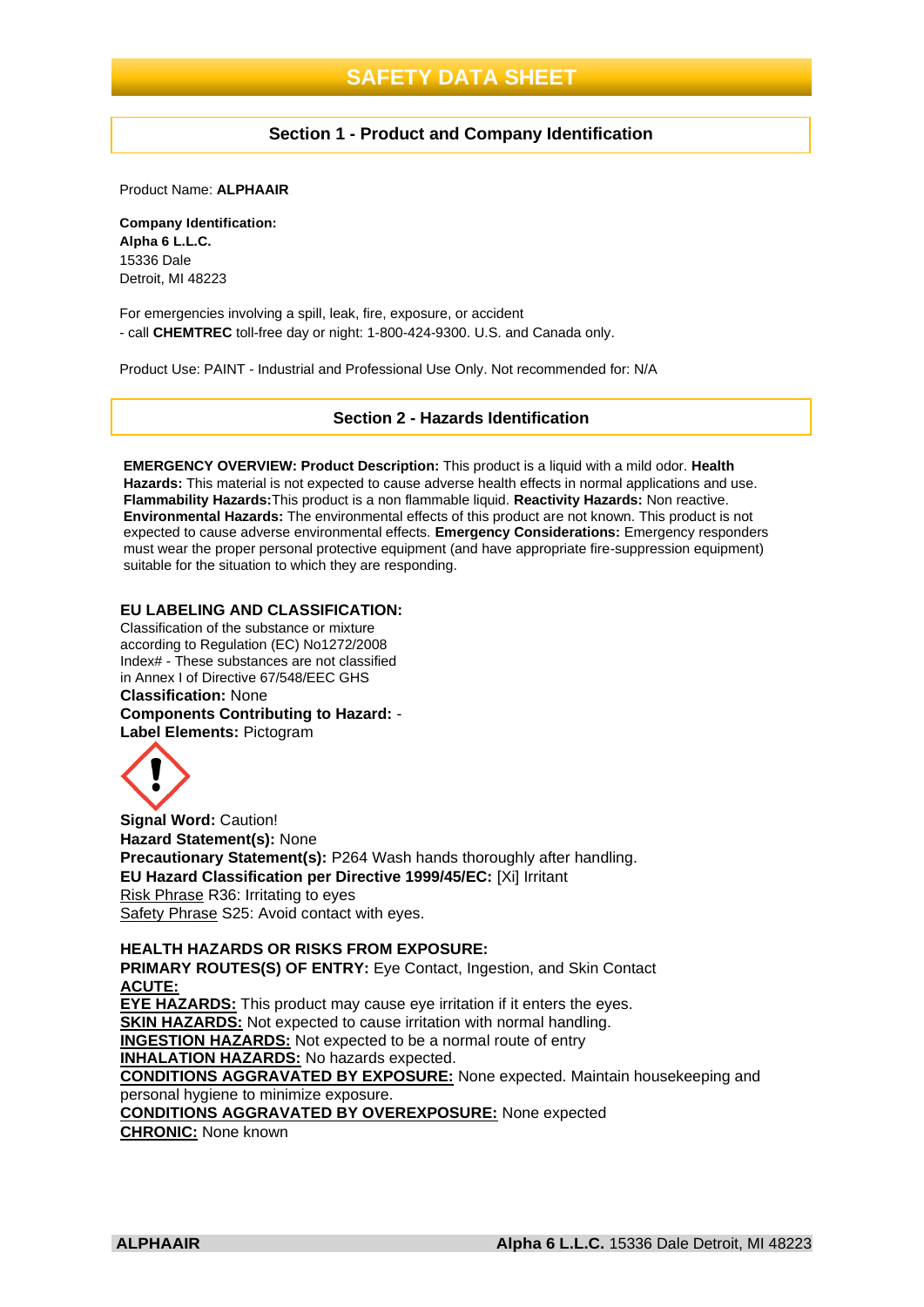## **Section 3 – Composition and information on ingredients**

| <b>Hazardous</b><br><b>Ingredients</b> | <b>CA</b><br>S#       | <b>EINECS#</b>               | <b>ICSC#</b>         | <b>WT#</b> | <b>Hazard Symbol Risk Phrases</b>                               |
|----------------------------------------|-----------------------|------------------------------|----------------------|------------|-----------------------------------------------------------------|
| Water                                  | 7732-18-5             | 231-791-2                    | <b>Not</b><br>Listed | $<$ 40%    | <b>HAZARD CLASSIFICATION:</b><br><b>NONE RISK PHRASES: NONE</b> |
| <b>Ground Limestone</b>                | 1317-65-3             | 215-279-6                    | <b>Not</b><br>Listed | < 15%      | <b>HAZARD CLASSIFICATION:</b><br><b>NONE RISK PHRASES: NONE</b> |
| Acrylate<br>Polymer<br>Solution        | 28205-96-1            | <b>Not Listed</b>            | <b>Not</b><br>Listed | < 15%      | <b>HAZARD CLASSIFICATION:</b><br><b>NONE RISK PHRASES: NONE</b> |
| <b>Calcined Kaolin</b>                 | 66402-68-4            | <b>Not Listed</b>            | <b>Not</b><br>Listed | < 8%       | <b>HAZARD CLASSIFICATION:</b><br><b>NONE RISK PHRASES: NONE</b> |
| Nepheline Syenite                      | 37244-96-5            | Not Listed<br>in ESIS        | <b>Not</b><br>Listed | <8%        | None                                                            |
| Non-<br>Hazardous<br>Colorants         | Non-Hazardous Mixture | <b>Not Listed</b>            | <b>Not</b><br>Listed | $<8\%$     | <b>HAZARD CLASSIFICATION:</b><br><b>NONE RISK PHRASES: NONE</b> |
| <b>Titanium Oxide</b>                  | 13463-67-7            | 236-675-5                    | 0338                 | $< 5\%$    | <b>HAZARD CLASSIFICATION:</b><br><b>NONE RISK PHRASES: NONE</b> |
| <b>Pearlescent Pigment</b>             | 12001-26-2            | <b>Not Listed</b><br>in ESIS | <b>Not</b><br>Listed | $<$ 3%     | None                                                            |
| Propylene Glycol                       | $57 - 55 - 6$         | 200-338-0                    | 0321                 | <2%        | <b>HAZARD CLASSIFICATION:</b><br><b>NONE RISK PHRASES: NONE</b> |
| 2-Butoxyethanol                        | 111-76-2              |                              |                      | $<$ 3%     | None                                                            |
| Ethylene glycol                        | $107 - 21 - 1$        |                              |                      | $< 0.1\%$  | None                                                            |

Balance of other ingredients are non-hazardous or less than 1% in concentration (or 0.1% for carcinogens, reproductive toxins, or respiratory sensitizers

#### **NOTE:**

ALL WHMIS required information is included in appropriate sections based on the ANSI Z400.1-2010 format. This product has been classified in accordance with the hazard criteria of the CPR and the SDS contains all the information required by the CPR, EU Directives and the Japanese Industrial Standard JIS Z 7250: 2000. This material is classified as hazardous under OSHA regulations 29 CFR 1910.1200.

#### **Section 4 – First-aid measures**

Contaminated individuals of chemical exposure must be taken for medical attention if any adverse effect occurs. Rescuers should be taken for medical attention, if necessary. Take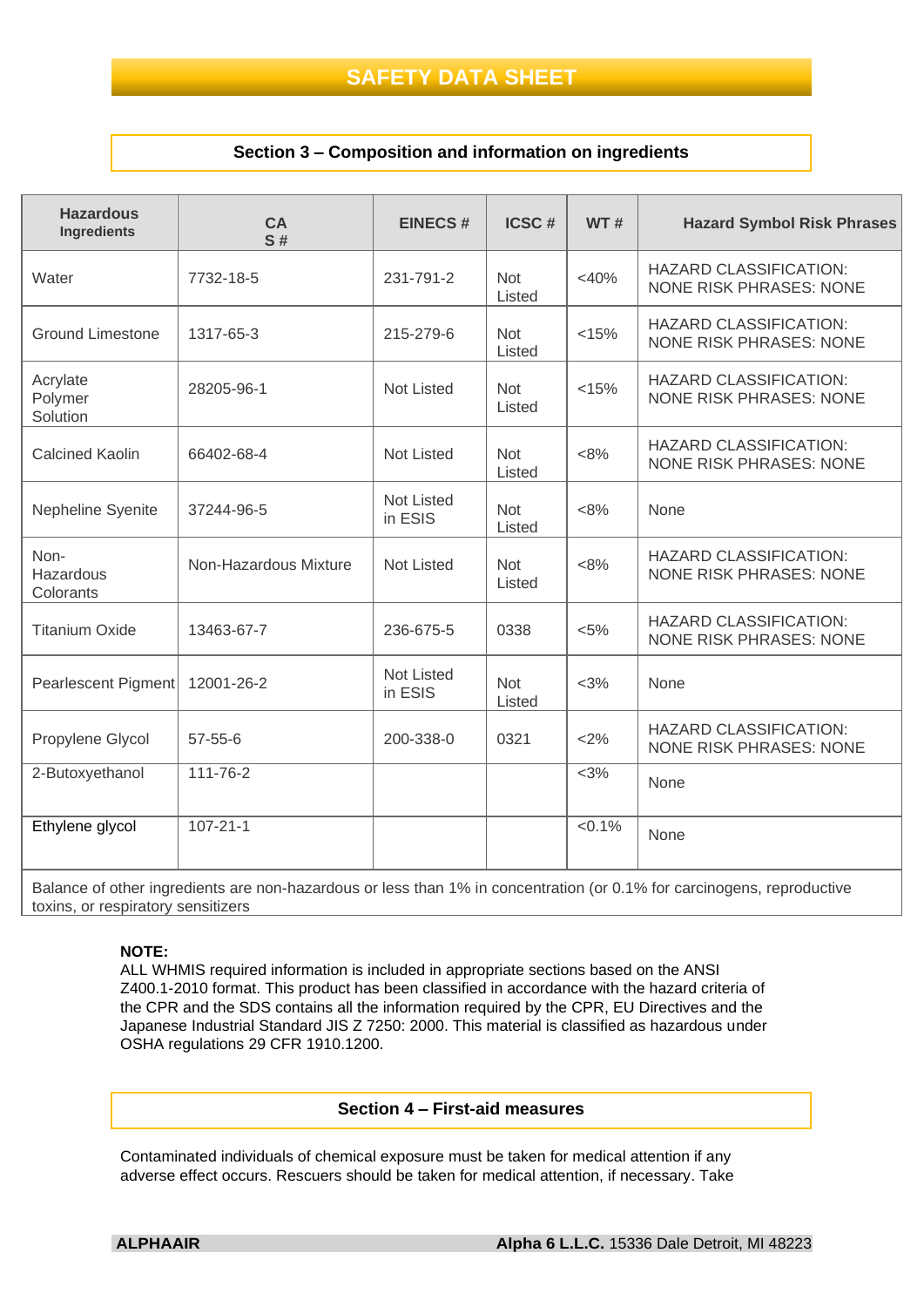copy of label and SDS to health professional with contaminated individual.

**SKIN EXPOSURE:** Wash with soap and water. If discomfort occurs or persists, contact a physician immediately.

**EYE EXPOSURE:** Immediately flush eyes with plenty of water for at least 15 minutes, lifting lower and upper eyelids occasionally. Get medical attention if irritation persists.

**INHALATION:** If breathing becomes difficult remove contaminated individual to fresh air. If victim is not breathing provide artificial respiration. Seek medical attention immediately.

**INGESTION:** If this product is swallowed, CALL PHYSICIAN OR POISON CONTROL CENTER FOR MOST CURRENT INFORMATION. If

professional advice is not available, do not induce vomiting. Never induce vomiting or give diluents (milk or water) to someone who is unconscious, having convulsions, or unable to swallow.

**RECOMMENDATIONS TO PHYSICIANS:** Treat symptoms and eliminate overexposure.

**Section 5 – Fire-fighting measures**

**FLASH POINT:** Non-Flammable

**AUTOIGNITION TEMPERATURE:** Not Applicable

**FLAMMABLE LIMITS (in air by volume, %):** Lower NA; Upper NA

**FIRE EXTINGUISHING MATERIALS:** Use agent most appropriate to extinguishing surrounding fire.

**UNUSUAL FIRE AND EXPLOSION HAZARDS:** None Known

Explosion Sensitivity to Mechanical Impact: Not Sensitive Explosion

Sensitivity to Static Discharge: Not Sensitive

**SPECIAL FIRE-FIGHTING PROCEDURES:** Incipient fire responders should wear eye protection. Structural firefighters must wear Self-Contained Breathing Apparatus and full protective equipment.

Isolate materials not yet involved in the fire and protect personnel.

Move containers from fire area if this can be done without risk; otherwise, cool with carefully applied water spray. If possible, prevent runoff water from entering storm drains, bodies of water, or other environmentally sensitive areas.





Hazard Scale: **0** = Minimal **1** = Slight **2** = Moderate **3** = Serious **4** = Severe

# **Section 6 – Accidental release measures**

**SPILL AND LEAK RESPONSE:** Absorb spill with inert material (e.g. vermiculite, sand, or earth), then place in suitable container for disposal. Clean up spills immediately, observing precautions.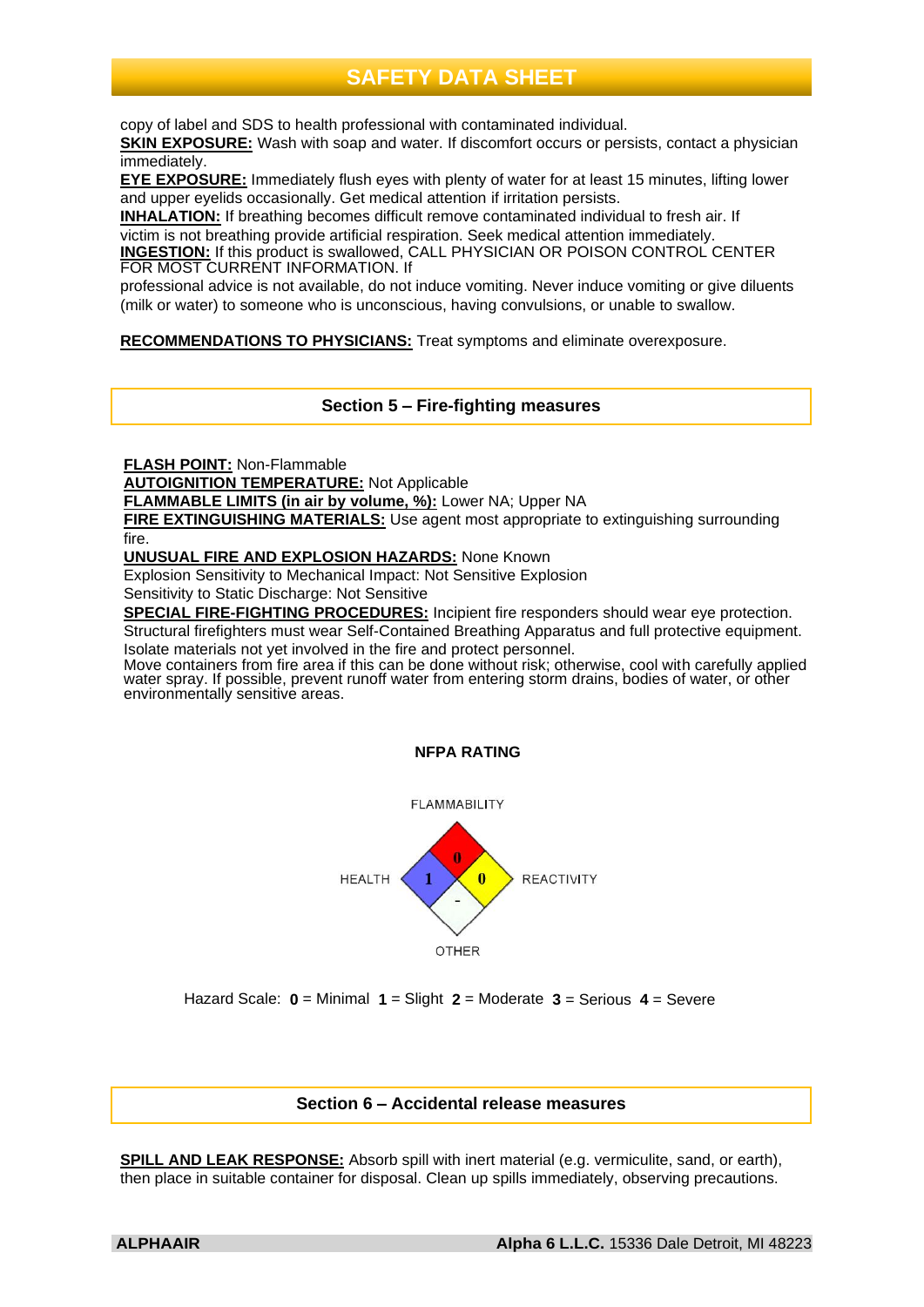US Regulations (CERCLA) require reporting spills and releases to soil, water and air in excess of reportable quantities. The toll free number for the US Coast Guard National Response Center is (800) 424-8802.

**DISPOSAL:** Dispose of in accordance with applicable Federal, State, and local procedures (see Section 13, Disposal Considerations).

## **Section 7 – Handling and storage**

**WORK PRACTICES AND HYGIENE PRACTICES:** Wash thoroughly after handling this product. Do not eat, drink, smoke, or apply cosmetics while handling this product. **STORAGE AND HANDLING PRACTICES:** Avoid contact with eyes. Store in a tightly sealed container. Store in a cool, dry, well ventilated area. Protect from physical damage.

### **Section 8 – Exposure controls – Personal protection**

**VENTILATION AND ENGINEERING CONTROLS:** Use with adequate ventilation to ensure exposure levels are maintained below the limits provided below. Use local exhaust ventilation, and process enclosure if necessary, to control airborne dust. Ensure eyewash/safety shower stations are available near areas where this product is used.

#### **EXPOSURE LIMITS/GUIDELINES**

| <b>Component Name:</b>       | CAS#                            | <b>ACGIH</b><br><b>TLVs</b> | <b>OSHA-</b><br><b>PELs</b> | <b>NIOSH-TLVs</b> | <b>Other</b>         |
|------------------------------|---------------------------------|-----------------------------|-----------------------------|-------------------|----------------------|
| Water                        | 7732-18-5                       | Not Listed                  | <b>Not Listed</b>           | <b>Not Listed</b> | <b>Not</b><br>Listed |
| <b>Ground Limestone</b>      | 1317-65-3                       | Not Listed                  | <b>Not Listed</b>           | <b>Not Listed</b> | <b>Not</b><br>Listed |
| Acrylate Polymer<br>Solution | 28205-96-1                      | <b>Not Listed</b>           | <b>Not Listed</b>           | <b>Not Listed</b> | <b>Not</b><br>Listed |
| <b>Calcined Kaolin</b>       | 66402-68-4                      | <b>Not Listed</b>           | <b>Not Listed</b>           | <b>Not Listed</b> | <b>Not</b><br>Listed |
| Nepheline Syenite            | 37244-96-5                      | Not Listed                  | <b>Not Listed</b>           | <b>Not Listed</b> | <b>Not</b><br>Listed |
| Non-Hazardous<br>Colorants   | Non-Hazardous<br><b>Mixture</b> | Not Listed                  | <b>Not Listed</b>           | <b>Not Listed</b> | <b>Not</b><br>Listed |
| <b>Titanium Oxide</b>        | 13463-67-7                      | Not Listed                  | <b>Not Listed</b>           | <b>Not Listed</b> | <b>Not</b><br>Listed |
| <b>Pearlescent Pigment</b>   | 12001-26-2                      | <b>Not Listed</b>           | <b>Not Listed</b>           | <b>Not Listed</b> | <b>Not</b><br>Listed |
| Propylene Glycol             | $57 - 55 - 6$                   | <b>Not Listed</b>           | <b>Not Listed</b>           | <b>Not Listed</b> | <b>Not</b><br>Listed |
| 2-Butoxyethanol              | 111-76-2                        | Not Listed                  | <b>Not Listed</b>           | <b>Not Listed</b> | <b>Not</b><br>Listed |
| Ethylene glycol              | $107 - 21 - 1$                  | <b>Not Listed</b>           | <b>Not Listed</b>           | <b>Not Listed</b> | <b>Not</b><br>Listed |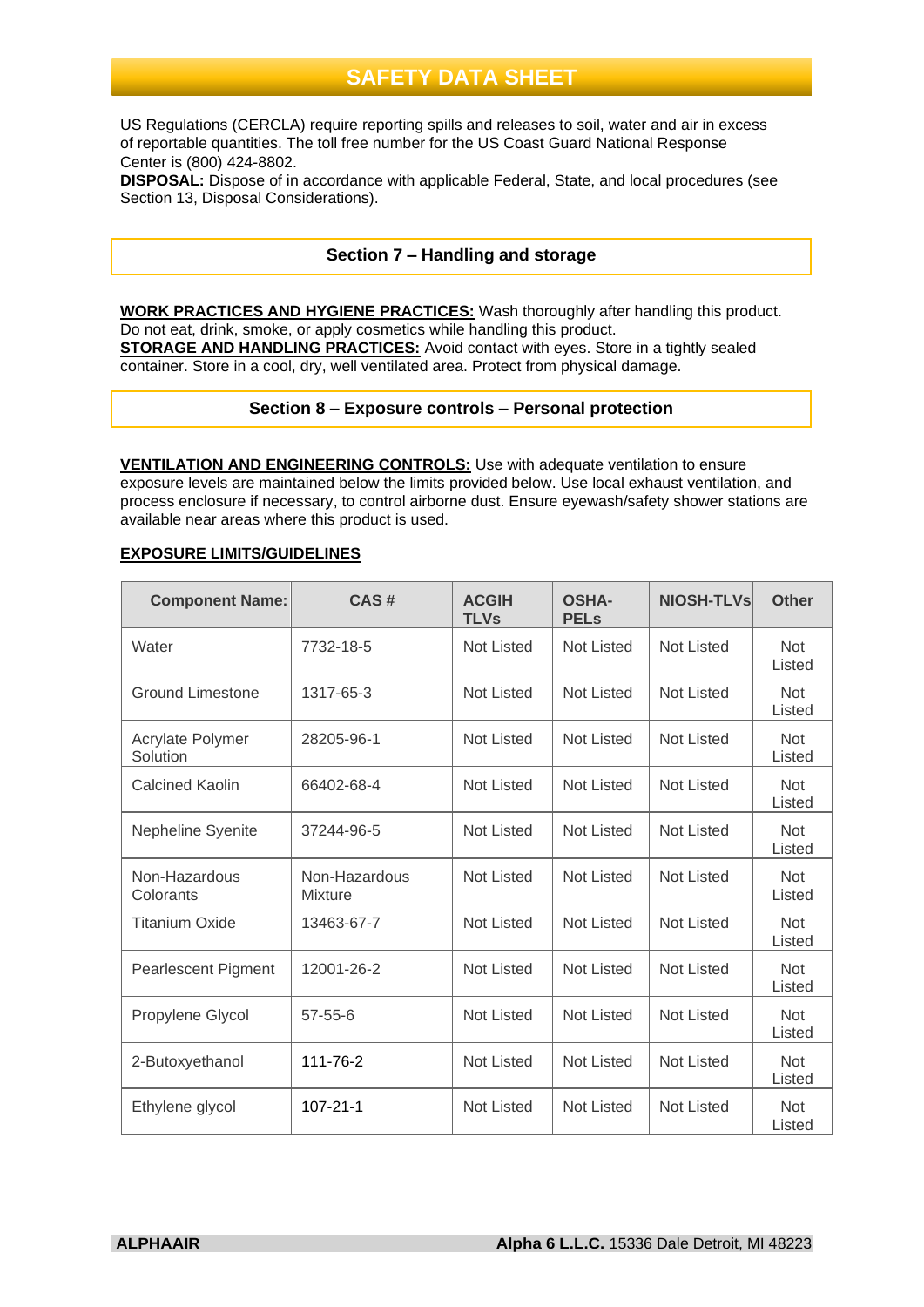International exposure limits may be established for the components of this product. Please check with competent authority in each country for the most recent limits in place. The following information on appropriate Personal Protective Equipment is provided to assist employers in complying with OSHA regulations found in 29 CFR Subpart I (beginning at 1910.132) or equivalent standard of Canada, or standards of EU member states (including EN 149 for respiratory PPE, and EN 166 for face/eye protection), and those of Japan. Please reference applicable regulations and standards for relevant details.

**RESPIRATORY PROTECTION:** Not required with normal use. If necessary, use only respiratory protection authorized in the U.S. Federal OSHA Respiratory Protection Standard (29 CFR 1910.134), equivalent U.S. State standards, Canadian CSA standard Z94.4-93, the European Standard EN149, or EU member states.

**EYE PROTECTION:** Not normally required however, safety glasses are recommended as appropriate to prevent eye contact. If necessary, refer to U.S. OSHA 29 CFR 1910.133, Canadian Standards, and the European Standard EN166, Australian Standards, or relevant Japanese Standards.

**HAND PROTECTION:** Not required under normal use. If desired, wear rubber gloves to prevent skin contact. If necessary, refer to U.S. OSHA 29 CFR 1910.138, the European Standard DIN EN 374, the appropriate Standards of Canada, Australian Standards, or relevant Japanese Standards.

**BODY PROTECTION:** Not required under normal use. Wear appropriate clothing sufficient to prevent skin contact. If necessary, refer to appropriate Standards of Canada, or appropriate Standards of the EU, Australian Standards, or relevant Japanese Standards.

# **Section 9 – Physical and chemical properties**

**VAPOR DENSITY:** Not Available **SPECIFIC GRAVITY @ 20°C:** Not Available **VAPOR PRESSURE:** Not available **FREEZING POINT:** Not Availble **ODOR THRESHOLD:** Mild **APPEARANCE, ODOR and COLOR:** This product is a liquid with a mild odor. **EVAPORATION RATE (n-BuAc=1):** Not Available **SOLUBILITY IN WATER: Not Available pH:** Not Available **BOILING POINT:** Not Available

# **Section 10 – Stability and reactivity**

**STABILITY:** Stable **DECOMPOSITION PRODUCTS:** Carbon Monoxide and Carbon Dioxide **MATERIALS WITH WHICH SUBSTANCE IS INCOMPATIBLE:** None Known **HAZARDOUS POLYMERIZATION:** Will Not Occur. **CONDITIONS TO AVOID:** None Known

# **Section 11 – Toxicological information**

### **TOXICITY DATA:**

**Routes of Entry:** Eye contact, Ingestion, Skin Contact No LD50/LC50 information found relating to normal routes of occupational exposures. **SUSPECTED CANCER AGENT:** None of the ingredients are found on the following lists: FEDERAL OSHA Z LIST, NTP, CAL/OSHA, IARC and therefore is not considered to be, nor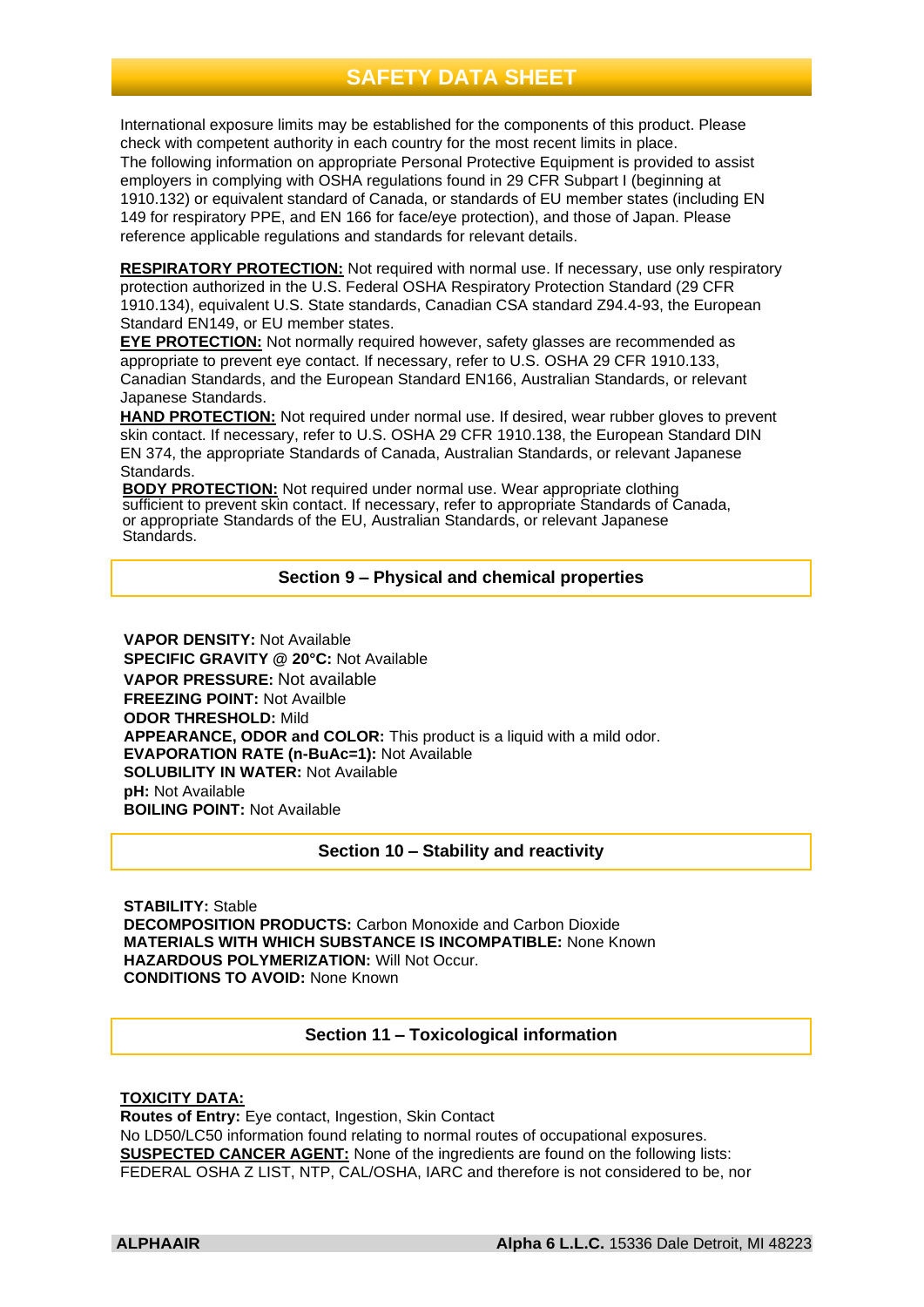suspected to be a cancer-causing agent by these agencies.

**IRRITANCY OF PRODUCT:** This product may cause eye irritation.

**SENSITIZATION TO THE PRODUCT:** These products are not known to cause human skin or respiratory sensitization.

**REPRODUCTIVE TOXICITY INFORMATION:** Listed below is information concerning the effects of this product and its components on the human reproductive system.

**Mutagenicity:** The components of this product are not reported to produce mutagenic effects in humans.

**Embryotoxicity:** The components of this product are not reported to produce embryotoxic effects in humans.

**Teratogenicity:** The components of this product are not reported to produce teratogenicity effects in humans.

**Reproductive Toxicity:** The components of this product are not reported to produce reproductive effects in humans.

**Section 12 – Ecological information**

ALL WORK PRACTICES MUST BE AIMED AT ELIMINATING ENVIRONMENTAL CONTAMINATION. **ECOTOXICITY:** Not available.

**BOD5 and COD:** Not available.

**PRODUCTS OF BIODEGRADATION:** Not available

**TOXICITY OF THE PRODUCTS OF BIODEGRADATION:** Not available

**ENVIRONMENTAL STABILITY:** Controls should be engineered to prevent release to the environment, including procedures to prevent spills, atmospheric release and release to waterways

**BIOACCUMULATION/ACCUMULATION:** These products have not been tested for bioaccumulation potential.

### **Section 13 – Disposal considerations**

**PREPARING WASTES FOR DISPOSAL:** Waste disposal must be in accordance with appropriate U.S. Federal, State, and local regulations, those of Canada, Australia, EU Member States and Japan.

# **Section 14 – Transportation information**

US DOT, IATA, IMO, ADR: **Domestic (Land, D.O.T.)** Proper Shipping Name: Non-Regulated Material Hazard Class: Non Hazardous - Non Regulated **International (Water, I.M.O.)** Proper Shipping Name: Non-Regulated Material Hazard Class: Non Hazardous - Non Regulated **International (Air, I.C.A.O.)** Proper Shipping Name: Non-regulated Material Hazard Class: Non Hazardous – Non Regulated U.S. DEPARTMENT OF TRANSPORTATION (DOT) SHIPPING REGULATIONS: This product is not classified as dangerous goods, per U.S. DOT regulations, under 49 CFR 172.101. Non-Regulated TRANSPORT CANADA, TRANSPORTATION OF DANGEROUS GOODS REGULATIONS: These products are not classified as Dangerous Goods, per regulations of Transport Canada. INTERNATIONAL AIR TRANSPORT ASSOCIATION (IATA): These products are not classified as Dangerous Goods, by rules of IATA INTERNATIONAL MARITIME ORGANIZATION (IMO) DESIGNATION: These products are not classified as Dangerous Goods by the International Maritime Organization.

EUROPEAN AGREEMENT CONCERNING THE INTERNATIONAL CARRIAGE OF DANGEROUS GOODS BY ROAD (ADR): These products are

classified by the United Nations Economic Commission for Europe to be dangerous goods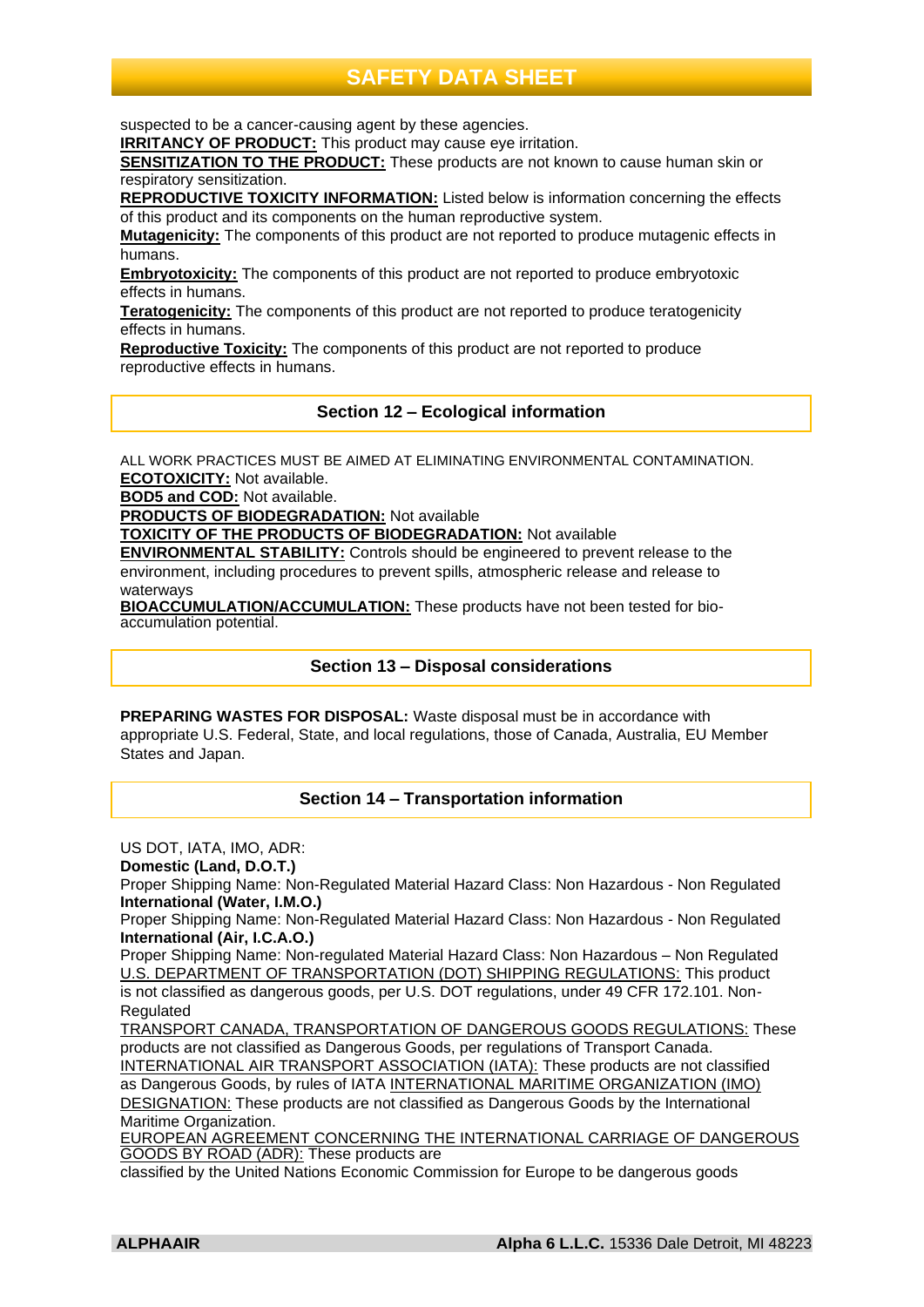# **Section 15 – Regulatory information**

### **UNITED STATES REGULATIONS:**

**U.S. SARA REPORTING REQUIREMENTS:** The components of this product are not subject to the reporting requirements of Sections 302, 304, and 313 of Title III of the Superfund Amendments and Reauthorization Act.

**U.S. SARA THRESHOLD PLANNING QUANTITY:** There are no specific Threshold Planning Quantities for any component

of these products. The default Federal SDS submission and inventory requirement filing threshold of 10,000 lb (4,540 kg) therefore applies, per 40 CFR 370.20.

## **U.S. CERCLA REPORTABLE QUANTITY (RQ):** None

**U.S. TSCA INVENTORY STATUS:** The components of this product are listed in the TSCA Inventory.

#### **CALIFORNIA SAFE DRINKING WATER AND TOXIC ENFORCEMENT ACT (PROPOSITION 65):** This product does not contain any

component above the 0.1% level which is listed as a California Proposition 65 chemical.

## **CANADIAN REGULATIONS:**

**CANADIAN DSL/NDSL INVENTORY STATUS:** The components of this product are not on the DSL Inventory.

**CANADIAN ENVIRONMENTAL PROTECTION ACT (CEPA) PRIORITIES SUBSTANCES LISTS:** No component of this product is on the CEPA First Priorities Substance Lists. **CANADIAN WHMIS CLASSIFICATION and SYMBOLS:** Not Classified

## **EUROPEAN ECONOMIC COMMUNITY INFORMATION:**

**Classification of the substance or mixture according to Regulation (EC) No1272/2008** Index# - These substances are not classified in Annex I of Directive 67/548/EEC [Xi] Irritant Risk Phrase R36: Irritating to eyes Safety Phrase S25: Avoid contact with eyes.



### **AUSTRALIAN INFORMATION FOR PRODUCT:**

**AUSTRALIAN INVENTORY OF CHEMICAL SUBSTANCES (AICS) STATUS:** The components of this product are listed on the AICS or are exempt. **STANDARD FOR THE UNIFORM SCHEDULING OF DRUGS AND POISONS:**Not applicable. **JAPANESE INFORMATION FOR PRODUCT:**

**JAPANESE MINISTER OF INTERNATIONAL TRADE AND INDUSTRY (MITI) STATUS:**

The components of this product are not listed as Class I Specified Chemical Substances, Class II Specified Chemical Substances, or Designated Chemical Substances by the Japanese MITI. **INTERNATIONAL CHEMICAL INVENTORIES:**

Listing of the components on individual country Chemical Inventories is as follows: Asia-Pac: Listed or exempt

Australian Inventory of Chemical Substances (AICS): Listed or exempt Korean Existing Chemicals List (ECL): Listed or exempt

Japanese Existing National Inventory of Chemical Substances (ENCS): Listed or exempt Philippines Inventory if Chemicals and Chemical Substances (PICCS): Listed or exempt Swiss Giftliste List of Toxic Substances: Listed or exempt

U.S. TSCA: Listed or exempt